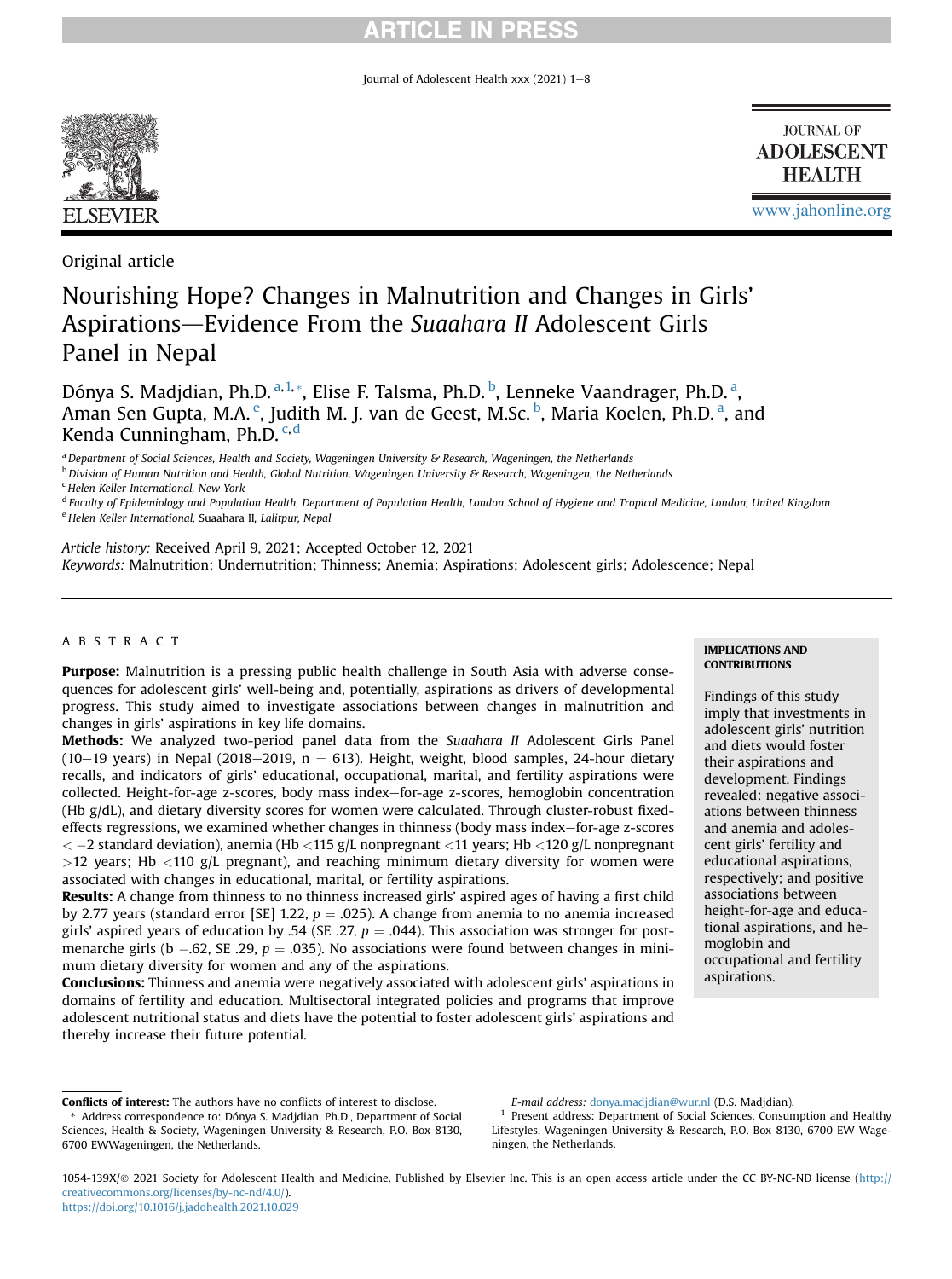2 D.S. Madjdian et al. / Journal of Adolescent Health xxx (2021) 1-8

 2021 Society for Adolescent Health and Medicine. Published by Elsevier Inc. This is an open access article under the CC BY-NC-ND license (<http://creativecommons.org/licenses/by-nc-nd/4.0/>).

Investing in adolescent health has the potential to generate a triple dividend for today's adolescents, their future, and the next generations through social, economic, and demographic benefits  $[1]$  $[1]$  $[1]$ . Adolescence (ages 10-19 years) is characterized by rapid biological, physical, and psychosocial growth and social status changes  $[2]$  $[2]$ . During early adolescence (10–14 years), body mass increases, alongside physiological and behavioral changes, whereas late adolescence  $(15-19$  years) is characterized by further growth and brain development. Because of increased nutritional requirements during the onset of puberty and the accompanying growth spurt, adolescence is an important window of opportunity to maintain, reverse, or recover from nutritional and growth deficits [\[3,](#page-6-2)[4](#page-6-3)].

Adolescent malnutrition persists as a public health challenge in low-income contexts like South Asia. Adolescent girls are particularly vulnerable, yet largely overlooked in nutrition programming. About one in 10 is stunted, one in three is underweight, and more than half are anemic [[5\]](#page-6-4). Adolescent malnutrition has been associated with, inter alia, adverse outcomes in cognition, human capital, schooling, earnings, and economic productivity [\[6](#page-6-5)]. However, little attention has been paid to its connection with well-being and noncognitive outcomes. Adolescence is also a pivotal time for the formation of aspirations. Aspirations, future-oriented desires for one's possible self, steer behavior and intentions, and have been shown to be of vital importance for future outcomes and human potential [\[7\]](#page-6-6). A lack of aspirations can lower investment in one's future-oriented behavior or, when the gap between one's aspirations and current status becomes too wide, can foster a fatalistic attitude, that in turn serves to sustain or reinforce poverty [\[8\]](#page-6-7).

Aspirations are dynamically influenced by a multitude of factors, such as one's self-efficacy, age, household wealth, geographic location, sociocultural context, and the influence of others [\[7](#page-6-6)]. Only a few studies have specifically investigated associations between malnutrition and adolescent aspirations. These studies primarily focused on childhood height-for-age in relation to adolescent educational aspirations [[9,](#page-6-8)[10\]](#page-6-9). For instance, in India's Andhra Pradesh, a longitudinal study showed that childhood height-for-age scores at ages seven and eight were positively associated with adolescents' educational aspirations at age  $11-12$  years: every standard deviation (SD) increase in the height-for-age z-score (HAZ) increased educational aspirations by 5.1% [\[10](#page-6-9)]. In an experimental study involving iron supplementation to reduce anemia among schoolgoing adolescents in Cajamarca, Peru, aged  $11-19$  years  $(n = 219)$ , iron supplementation resulted in a 16 percent increase in adolescents' educational aspirations and perceived upward mobility [\[11\]](#page-6-10). In Australia, greater weight and specifically overweight were inversely associated with work-related aspirations, lack of marital aspirations and reproductive aspirations, and lower educational aspirations among young women aged between 18 and 23 years ( $n = 7,815$ ) [[12\]](#page-6-11).

While current research is mostly focused on socioeconomic or psychological influences on aspirations, studies from lowincome contexts also imply a causal effect of malnutrition on

aspirations. However, without longitudinal data on aspirations as well as nutritional and dietary indicators, this remains unknown. To the best of our knowledge, there has been no research in a low-income context investigating associations between adolescent malnutrition and aspirations over time in multiple key life domains including education, occupation, and family formation. This study therefore aims to investigate the associations and changes over a one-year period between adolescent girls' nutritional and dietary diversity indicators and their aspirations in the domains of education, occupation, marriage, and fertility.

### Methods

### Data source and participants

We used data from the Adolescent Girls Panel, collected under Suaahara II, a USAID-funded integrated nutrition program in Nepal. The surveyed areas represent 42 program districts of Nepal's 77 districts. In 2017, multistage cluster sampling was used for the Suaahara II monitoring survey, in which 1,093 adolescent girls and mothers participated. Since 2017, these adolescent girls have been followed annually (except for 2020 due to the COVID-19 pandemic). For a detailed overview of the sampling methods, we refer to Cunningham et al. [\[13](#page-6-12)]. For this study, we used the 2018 and 2019 panel data. Unlike in 2017, in 2018 and 2019, adolescent girls' aspirations in several life domains as well as 24-hour dietary recall data, anthropometry (height and weight), and hemoglobin (Hb) concentration were measured, in addition to a range of demographic and socioeconomic factors. Surveys were conducted by trained female enumerators and standardized anthropometrists, using pilot-tested, (back)translated questionnaires programmed on mobile phones. Prior informed consent was obtained, as well as parental assent for girls under 16 years of age. Ethical approval was obtained from the Nepal Health Research Council (No. t97/ZO1B).

In 2018 and 2019, 975 and 958 girls, respectively, of the initial 1,093 girls participated in the survey, representing attrition rates of 10.8% and 12.4%, respectively. For analyses, we only included girls who participated in both years and who were still classified as an adolescent in 2019 according to the World Health Organization (WHO) definition, thus aged between 10 and 20 years (228 months) ( $n = 675$ ). We further restricted our analyses to observations with complete data on nutritional indicators and data relevant to each type of aspiration: only school-going girls for educational aspirations ( $n = 559$  in 2018 and  $n = 531$  in 2019), occupational aspirations ( $n = 613$  in both years), only unmarried girls for marital aspirations ( $n = 534$  in 2018 and  $n = 526$  in 2019), and only those without children for fertility aspirations  $(n = 324$  in 2018 and  $n = 364$  in 2019).

#### Measures

Aspirations. Aspiration indicators were adapted from other tools and studies  $[14-16]$  $[14-16]$  $[14-16]$  $[14-16]$ . Educational aspirations were measured by asking school-going girls to report their future aspired level of education, which was then converted into aspired years of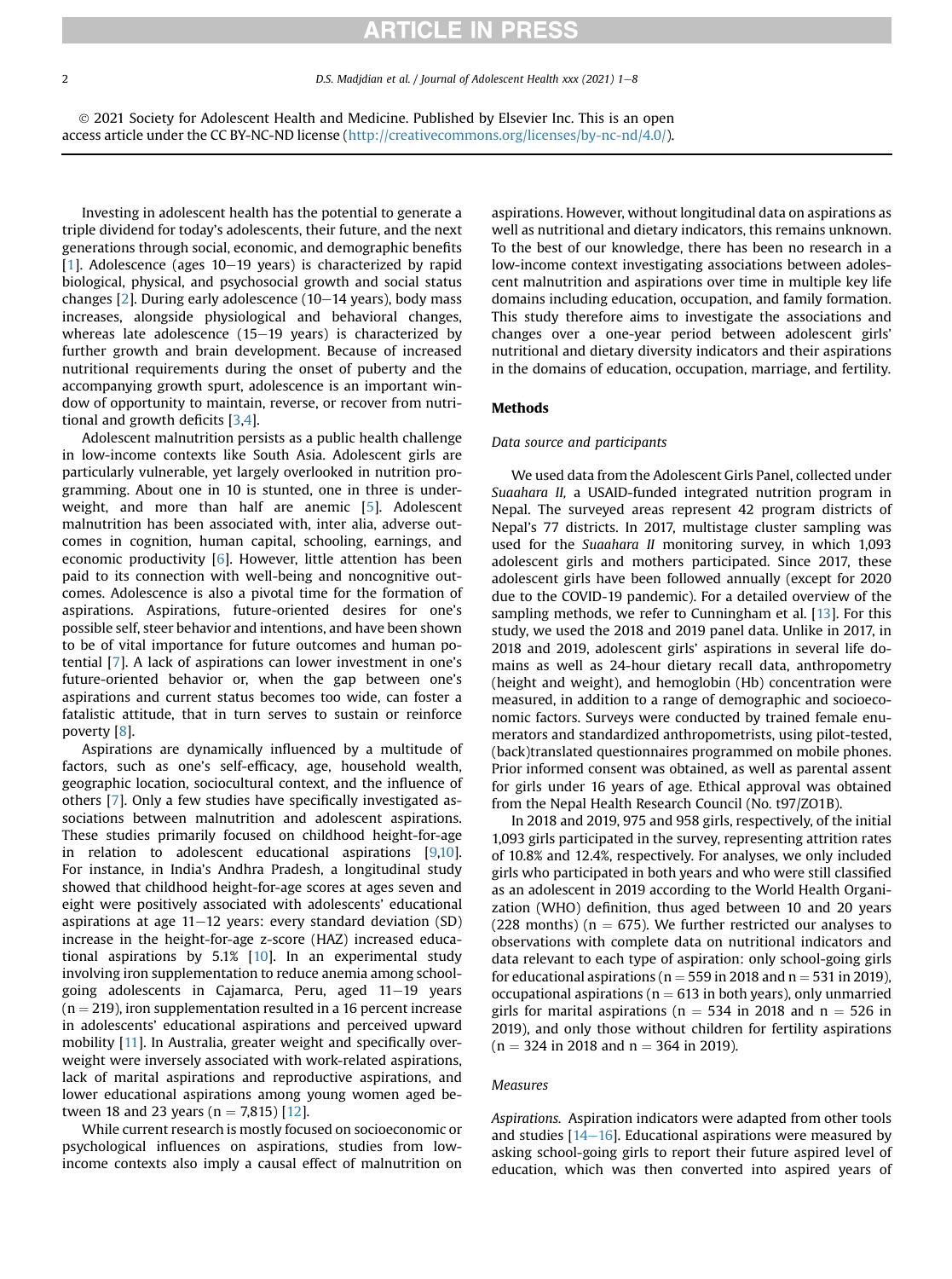education. "I do not know" answers were converted into current year of schooling ( $n = 13$  in 2018 and  $n = 15$  in 2019). Occupational aspirations were measured by girls' reporting of their aspired future jobs and then classified based on the skill level  $[1 [1 [1-$ [4](#page-6-0)] required, according to the Nepal Standard Classification of Occupation [\[17](#page-6-14)]. A binary variable was created for no/low-skill  $(0-2)$  versus a higher-skilled job  $(3 \text{ or } 4)$ . "I do not know" answers were classified as  $(0-2)$ , assuming low aspirations (n = 37 in 2018 and  $n = 11$  in 2019). Marital aspirations were measured by aspired year of marriage, of unmarried girls only. We used age in years as a continuous outcome and excluded all "I do not know" responses ( $n = 48$  in 2019 and  $n = 26$  in 2019). Fertility aspirations were measured by girls' aspired age of having a first child, only among girls without children. "I do not know" or "do not want" responses were excluded from the analyses ( $n = 318$  in 2018 and  $n = 253$  in 2019).

Nutritional and dietary diversity indicators. Height was measured using a standard ShorrBoard. Weight was measured with an electronic on-site calibrated SECA digital scale. Both measurements were taken twice, and an average was used to increase precision. Height and weight measurements were converted into HAZ and body mass index-for-age z-scores (BAZ) using WHO AnthroPlus software. Next, HAZ and BAZ were dichotomized based on the 2007 WHO growth reference cutoff values, into stuntied (HAZ  $<-2$  SD  $= 1$ ) or thin (BAZ  $<-2$  SD  $= 1$ ) [\[18\]](#page-6-15). Measures of high BAZ or overweight were not included in this study, as the prevalence of overweight among adolescent girls in Nepal is very low: 2.6% in our sample [\[13](#page-6-12)]. Hb concentration was measured using the HemoCue Hb-301 photometer and corrected for altitude, measured using GPS (Garmin eTrex 30x). A binary variable was created to indicate anemia, based on the WHO anemia cutoff values: nonpregnant girls up to 11 years (Hb  $<$  115 g/L), nonpregnant girls 12 years and older (Hb  $<$  120 g/L), or pregnant girls (Hb  $\langle 110 \text{ g/L} \rangle$  [\[19](#page-6-16)]. The dietary diversity score for women (DDS-W) was calculated based on an open-ended 24 hour dietary recall [[20](#page-6-17)]. Consumed food items were grouped into 10 groups to calculate DDS-W: grains, white roots and tubers, and plantains; pulses (beans and lentils); nuts and seeds; dairy; meat, poultry, and fish; eggs; dark-green leafy vegetables; vitamin-A-rich fruits and vegetables; other vegetables; other fruits. A binary variable was then created to denote whether girls obtained minimum dietary diversity (for women, MDD-W) defined as having consumed foods from at least five of the 10 food groups [\[20\]](#page-6-17).

Control factors. Potentially confounding factors were also included, such as adolescent girls' age (in completed years), marital status for occupational aspirations (0/1), school enrollment (0/1, not for educational aspirations), and her highest educational level reached (in years). Individual self-efficacy scores (0-40), measured with the eight-item New General Self-Efficacy Scale [[21](#page-7-0)], were included. This scale measures the extent to which an adolescent believes she is capable to assert influence over her own life and has been associated with aspi-rations [\[22\]](#page-7-1). The scale was reliable for both periods ( $\alpha = .81$ ,  $\alpha =$ .80, resp.). Relative household wealth, categorized in five wealth quintiles (highest through lowest) [\[23\]](#page-7-2), was calculated from the sum of a household's owned goods (television, cupboards, tables, fans), cooking energy source, and the quality of roof, floor, and

wall materials. Household size (number of members), caste/ ethnicity (Brahmin/Chhetri, socially excluded, and others), agroecological zone of residence (lowland plains [Terai], hills, mountains), and the household head's education (in completed years) were also included. Menarche status (whether a girl has started menstruating  $= 1$ ) was included as an indicator of the pubertal stage.

#### Data analysis

Statistical analyses were conducted with Stata SE v.15. Descriptive analyses were first conducted to describe the following: sample means, SD sociodemographic factors, and proportions for all nutritional and dietary diversity indicators and aspirations, with differences over time, tested using a paired t-test and McNemar's test for nutritional, dietary diversity, and aspiration indicators ([Table 1](#page-3-0)). Preliminary analyses (presented in Appendix A, tables A1 and A2) assessed cross-sectional associations between HAZ, BAZ, Hb, and DDS-W and aspirations, through two-stage hierarchical binary logistic regressions for occupational aspirations, reported as adjusted odds ratios, and linear regressions for educational, marriage, and fertility aspirations, reported by unstandardized (b) and standardized ( $\beta$ ) betas, for both periods separately. We reported both standardized coefficients, which represent the differences in outcomes for an SD difference in the predictor variables and thus allow for comparison within models, and unstandardized coefficients, which facilitate comparison between models. Adjusted  $\mathbb{R}^2$  scores were compared to see whether the addition of nutritional indicators contributed to improved models. All assumptions, including those of multicollinearity, were met.

The main analyses presented in this study-associations between changes in malnutrition and changes in aspirationsinclude cluster-robust, two-period (2018-2019), fixed-effects, linear regressions, under the assumption that our nutritional predictors of interest and aspirations showed some variation over time [[24](#page-7-3)]. We excluded stunting as an indicator because catch-up growth is less likely over the course of one year [[25](#page-7-4)] and data showed no significant changes between HAZ means or stunting prevalence over time. Moreover, preliminary analyses showed minimal changes in occupational aspirations as an outcome. In our main models, we therefore only included the binary variables thinness, anemia, and MDD-W for the prediction of educational, marital, and fertility aspirations. Time-invariant covariates included in analyses were as follows: caste/ethnicity, household head highest level of education, and agro-ecological zone of residence, and time-variant covariates included a girl's age, self-efficacy score, education years reached, menarche status, school status, marital status, maternal status, household wealth, and household size. As the relationships among the predictors are complex, we conducted sensitivity analyses (available on request) by estimating models with thinness, anemia, and MDD-W as individual predictors. Results in terms of significance levels and effect sizes were similar to the presented combined models. Standard errors were adjusted for clustering at the primary sampling unit. Statistical significance was considered at  $p < .05$ ,  $p < .01$ , and  $p < .001$  levels. Pregnant girls were excluded from any analysis involving thinness ( $n = 10$  in 2019 only).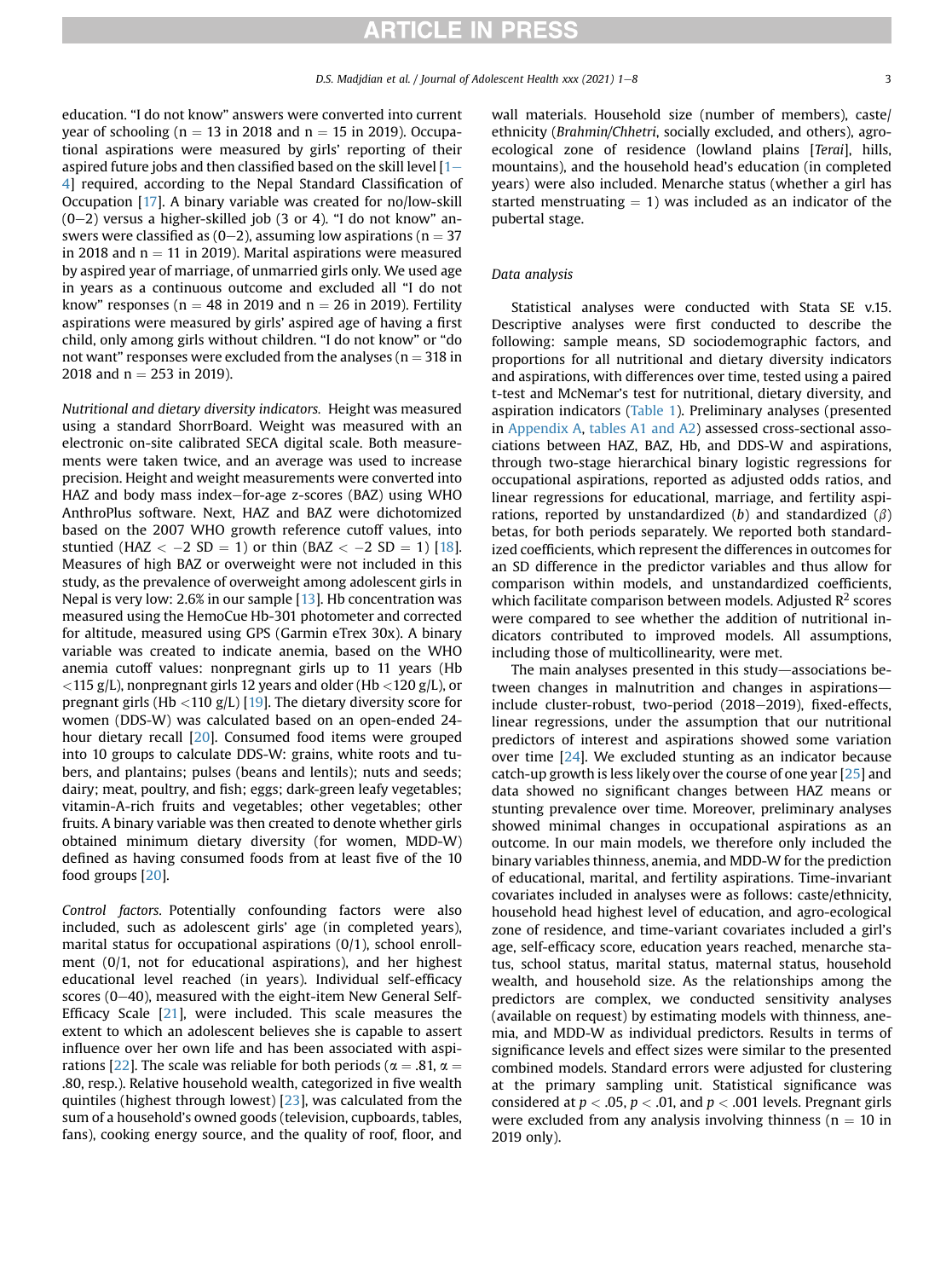#### 4 D.S. Madjdian et al. / Journal of Adolescent Health xxx (2021) 1-8

#### <span id="page-3-0"></span>Table 1

Sample description and differences between the two years

|                                                     | 2018          |                           | 2019        |                           | Difference (2018-2019) |                                                  |
|-----------------------------------------------------|---------------|---------------------------|-------------|---------------------------|------------------------|--------------------------------------------------|
|                                                     | $\mathfrak n$ | Mean $(SD)$ or $\%$ $(n)$ | $\mathbf n$ | Mean $(SD)$ or $\%$ $(n)$ | n                      | Difference in<br>mean or $\frac{9}{2}$ (p value) |
| Aspirations (outcome)                               |               |                           |             |                           |                        |                                                  |
| Aspired years of education                          | 559           | 14.2(2.79)                | 531         | 14.8(2.53)                | 528                    | .63(.000)                                        |
| Aspired job: professional (vs. no/low-skilled)      | 613           | 75.7 (464)                | 613         | 71.6 (439)                | 613                    | 4.07 (.039)                                      |
| Aspired age of first marriage                       | 534           | 22.2(2.28)                | 526         | 22.7(2.52)                | 492                    | .52(.000)                                        |
| Aspired age of first child                          | 324           | 24.3 (2.54)               | 364         | 24.9 (3.03)               | 231                    | .52(.049)                                        |
| Nutritional indicators (predictors)                 |               |                           |             |                           |                        |                                                  |
| Height-for-age z-score (HAZ)                        | 613           | $-1.45$ (.92)             | 613         | $-1.45(.86)$              | 613                    | .00(.68)                                         |
| BMI-for-age z-score (BAZ)                           | 613           | $-.78(.99)$               | 603         | $-.70(1.02)$              | 603                    | .08(.000)                                        |
| Stunted (HAZ $<-2$ SD)                              | 613           | 27.90 (171)               | 613         | 26.75 (164)               | 613                    | 1.15(.25)                                        |
| Thin ( $BAZ < -2 SD$ )                              | 613           | 11.75(72)                 | 603         | 10.61(64)                 | 603                    | 1.14(0.16)                                       |
| Adjusted hemoglobin concentration $(g/dL)$          | 613           | 12.61(1.37)               | 613         | 12.65(1.27)               | 613                    | .04(.36)                                         |
| Anemic                                              | 613           | 27.90 (171)               | 613         | 24.80 (152)               | 613                    | 3.10(0.11)                                       |
| Dietary diversity score (range: 0-10)               | 613           | 4.2(1.17)                 | 613         | 4.4(1.25)                 | 613                    | .18(.0031)                                       |
| Not obtained minimum dietary diversity              | 613           | 60.52 (371)               | 613         | 54.98 (337)               | 613                    | 5.5(.031)                                        |
| $(<5/10$ food groups) (vs. MDD-W)                   |               |                           |             |                           |                        |                                                  |
| Time-varying covariates                             |               |                           |             |                           |                        |                                                  |
| Age in years                                        | 613           | 13.8(2.07)                | 613         | 14.8(2.06)                | 613                    | 1.0(0.000)                                       |
| Self-efficacy total score                           | 613           | 30.72 (4.68)              | 613         | 31.49 (4.44)              | 613                    | .77(000)                                         |
| Education years reached                             | 613           | 7.7(2.16)                 | 613         | 8.5(2.21)                 | 613                    | .8(0.000)                                        |
| Postmenarche (vs. premenarche)                      | 613           | 60.4 (370)                | 613         | 78.0 (478)                | 613                    | 17.6 (.000)                                      |
| School-going (vs. out-of-school)                    | 613           | 91.2 (559)                | 613         | 86.6 (531)                | 613                    | 4.6(.000)                                        |
| Married (vs. unmarried)                             | 613           | 5.6(34)                   | 613         | 10.3(63)                  | 613                    | 4.7(000)                                         |
| Mother (vs. not a mother)                           | 613           | 4.1(25)                   | 613         | 4.9(30)                   | 613                    | .8(0.000)                                        |
| Pregnant (vs. not pregnant)                         | 613           | 0(0)                      | 613         | 1.6(10)                   | 613                    | 1.6(.002)                                        |
| Household wealth quintiles                          |               |                           |             |                           |                        | (.002)                                           |
| Lowest                                              | 613           | 18.60 (114)               | 613         | 17.46 (107)               | 613                    | 1.14                                             |
| Second lowest                                       | 613           | 25.61 (157)               | 613         | 22.68 (139)               | 613                    | 2.93                                             |
| Middle                                              | 613           | 25.29 (155)               | 613         | 22.35 (137)               | 613                    | 2.97                                             |
| Second highest                                      | 613           | 23.65 (145)               | 613         | 27.08 (166)               | 613                    | 3.43                                             |
| Highest                                             | 613           | 6.85(42)                  | 613         | 10.44(64)                 | 613                    | 3.59                                             |
| Household size (total number of members)            | 613           | 6.3(2.89)                 | 613         | 6.0(2.78)                 | 613                    | .3(0.00)                                         |
| Time-invariant covariates                           |               |                           |             |                           |                        |                                                  |
| Caste/ethnicity                                     |               |                           |             |                           |                        |                                                  |
| Brahmin/Chhetri                                     | 613           | 52.0 (240)                | 613         | 52.0 (240)                | 613                    | <b>NA</b>                                        |
| Socially excluded                                   | 613           | 33.9 (319)                | 613         | 33.9 (319)                | 613                    | NA                                               |
| Others                                              | 613           | 8.8(54)                   | 613         | 8.8(54)                   | 613                    | <b>NA</b>                                        |
| Household head highest completed years of education | 613           | 3.9(4.11)                 | 613         | 3.9(4.11)                 | 613                    | <b>NA</b>                                        |
| Agro-ecological zone of residence                   |               |                           |             |                           |                        |                                                  |
| <b>Mountains</b>                                    | 613           | 15.0(92)                  | 613         | 15.0(92)                  | 613                    | <b>NA</b>                                        |
| Hills                                               | 613           | 51.1 (313)                | 613         | 51.1 (313)                | 613                    | <b>NA</b>                                        |
| Lowland plains (Terai)                              | 613           | 33.9 (208)                | 613         | 33.9 (208)                | 613                    | <b>NA</b>                                        |

Data are expressed as means with SD in parentheses. Differences in means or proportions between the two time periods were tested with paired t-tests and Mc Nemar's test for significance (p values displayed).

 $BMI = body$  mass index; MDD-W = minimum dietary diversity women; NA = not applicable; SD = standard deviation.

### Results

### Sample descriptives

[Table 1](#page-3-0) provides an overview of girls' aspirations, nutritional indicators, and sociodemographic covariates in 2018 and 2019. Girls' mean age was 13.8 years in 2018 and 14.8 years in 2019. Between the two years, the proportion of girls enrolled in school dropped from 91.2% to 86.6%, and the mean years of schooling increased from 7.7 years to 8.5 years. The proportion of married girls increased to 10.3%, and five girls became mothers, increasing the percentage of mothers to 4.9% in 2019. In 2019, 10 girls were pregnant, and the proportion of postmenarche girls increased from 60.4% to 78.0%. Half of the girls belonged to the Brahmin/Chhetri ethnic/caste group, 39.2% belonged to the socially excluded ethnic/caste group, and the remainder belonged to other ethnic/caste groups. Most girls lived in the hills, 15.1% of girls lived in the mountains, and one third lived in the Terai. The

mean total self-efficacy score  $(0-40)$  increased from 30.72 to 31.49, and the total household size dropped from 6.3 to 6.0.

# Associations between nutritional and dietary diversity indicators and girls' aspirations

Results from the cross-sectional regression models for the prediction of educational, occupational, marital, and fertility aspirations, for 2018 and 2019 separately, are presented as supplementary materials in Appendix A (Tables A1 and A2). Findings from these models showed that in 2019, every SD increase in HAZ was associated with a .29 (one third of a year) ( $p = .027$ ) increase in aspired years of education. Hb was positively associated with occupational aspirations: with every unit (g/dL) increase in Hb in 2019, the odds of aspiring for a professional skilled job were 1.20 higher ( $p = .036$ ). In 2019, Hb was positively associated with fertility aspirations. With every unit increase in Hb, girls' aspired age of having a first child increased with .41 years ( $p = .0020$ ).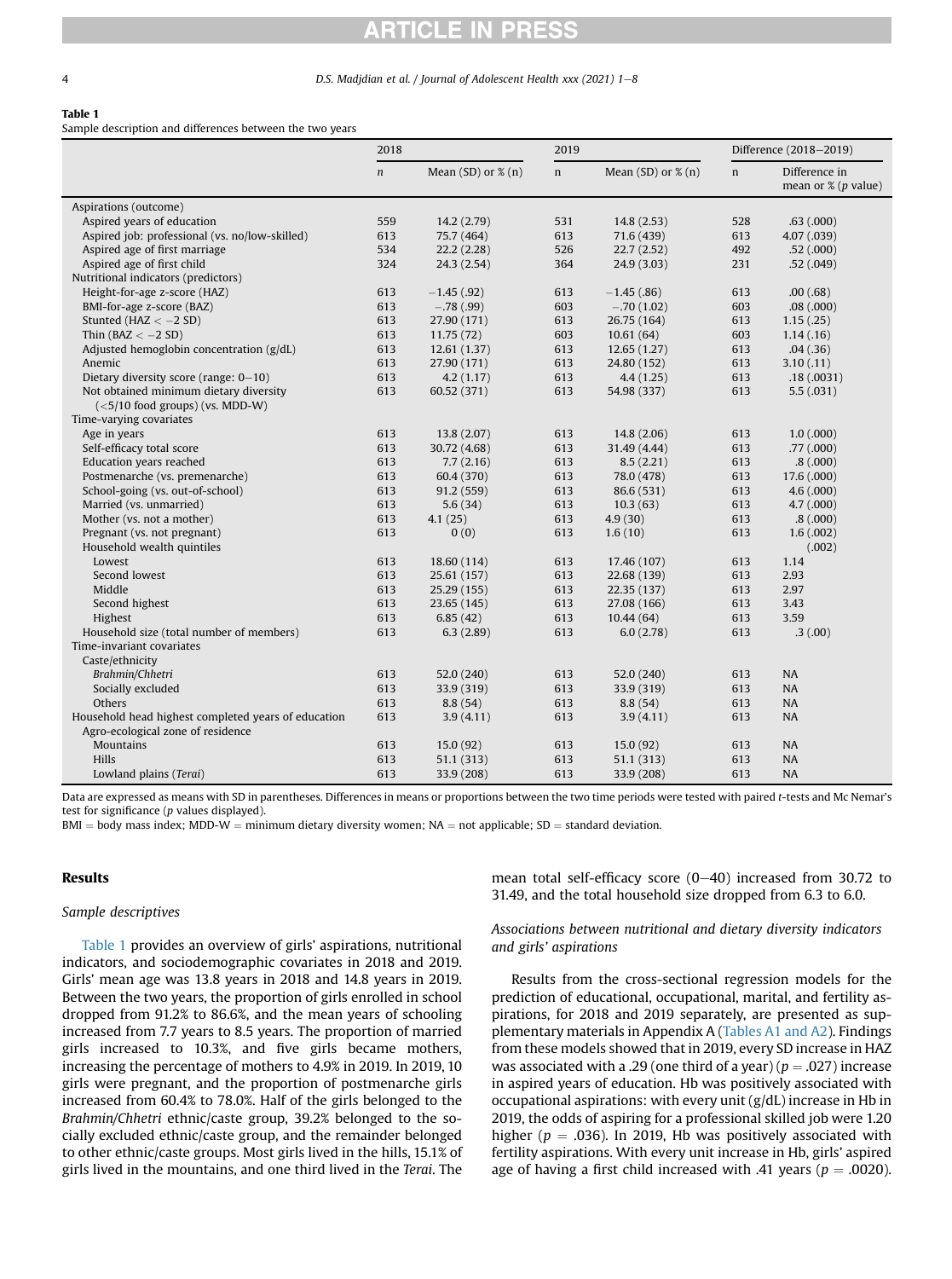#### D.S. Madjdian et al. / Journal of Adolescent Health xxx (2021) 1-8 5

### <span id="page-4-0"></span>Table 2

Main effects of malnutrition on educational, marital, and fertility aspirations

|                                                       | Aspired years of education |                  | Aspired age of first marriage |           | Aspired age of first child |                  |  |
|-------------------------------------------------------|----------------------------|------------------|-------------------------------|-----------|----------------------------|------------------|--|
|                                                       | b(SE)                      | $\boldsymbol{p}$ | b(SE)                         | p         | b(SE)                      | $\boldsymbol{p}$ |  |
| Thinness (BMI-for-age z-score/BAZ) <sup>a</sup>       |                            |                  |                               |           |                            |                  |  |
| Not thin $(BAZ > -2 SD)$                              | ref                        | NA               | ref                           | <b>NA</b> | ref                        | <b>NA</b>        |  |
| Thin ( $BAZ < -2 SD$ )                                | .31(.73)                   | .67              | $-.50(.74)$                   | .50       | $-2.77(1.22)$              | .025             |  |
| Anemia <sup>b</sup>                                   |                            |                  |                               |           |                            |                  |  |
| Not anemic                                            | ref                        | NA               | ref                           | NA        | ref                        | <b>NA</b>        |  |
| Anemic                                                | $-.54(.27)$                | .044             | .17(.23)                      | .46       | .29(.34)                   | .40              |  |
| MDD-W                                                 |                            |                  |                               |           |                            |                  |  |
| Obtained MDD-W                                        | ref                        | NA               | ref                           | <b>NA</b> | ref                        | <b>NA</b>        |  |
| Not obtained MDD-W                                    | $-.15(.20)$                | .44              | $-.24(.19)$                   | .20       | $-.09(.26)$                | .72              |  |
| Age in years                                          | .41(.23)                   | .080             | .39(.25)                      | .11       | .85(.26)                   | .0020            |  |
| Self-efficacy total score                             | .01(.03)                   | .74              | .03(.03)                      | .26       | $-.01(.04)$                | .74              |  |
| Education years reached                               | .00(0.16)                  | 1.00             | .03(.22)                      | .89       | $-.28(.16)$                | .089             |  |
| Menarche status                                       |                            |                  |                               |           |                            |                  |  |
| Not reached (pre) menarche                            | ref                        | NA               | ref                           | <b>NA</b> | ref                        | <b>NA</b>        |  |
| Reached (post) menarche                               | .66(.30)                   | .030             | .14(.29)                      | .64       | $-.18(-.40)$               | .66              |  |
| School status                                         |                            |                  |                               |           |                            |                  |  |
| Out-of-school                                         | <b>NA</b>                  | <b>NA</b>        | ref                           | <b>NA</b> | ref                        | NA               |  |
| School-going                                          | NA                         | NA               | .04(.58)                      | .95       | 1.52(.53)                  | .0040            |  |
| Household wealth quintiles                            |                            |                  |                               |           |                            |                  |  |
| Lowest quintile                                       | ref                        | NA               | ref                           | <b>NA</b> | ref                        | <b>NA</b>        |  |
| Second lowest quintile                                | .06(.34)                   | .85              | .06(.32)                      | .85       | .39(.43)                   | .37              |  |
| Middle quintile                                       | .02(.41)                   | .96              | .04(.45)                      | .94       | .36(.73)                   | .62              |  |
| Second highest quintile                               | .32(.49)                   | .51              | .17(.49)                      | .73       | .58(.82)                   | .48              |  |
| Highest quintile                                      | $-.06(.57)$                | .91              | .12(.64)                      | .85       | .80(.86)                   | .36              |  |
| Household size (total number of members)              | .00(.09)                   | .99              | $-.06(.07)$                   | .38       | $-.03(.09)$                | .74              |  |
| Caste/ethnicity                                       |                            |                  |                               |           |                            |                  |  |
| Socially excluded                                     | ref                        | <b>NA</b>        | ref                           | <b>NA</b> | ref                        | <b>NA</b>        |  |
| Brahmin/Chhetri                                       | Omitted                    | NA               | Omitted                       | <b>NA</b> | Omitted                    | <b>NA</b>        |  |
| Others                                                | Omitted                    | <b>NA</b>        | Omitted                       | <b>NA</b> | Omitted                    | <b>NA</b>        |  |
| Household head's highest completed years of education | Omitted                    | <b>NA</b>        | Omitted                       | <b>NA</b> | Omitted                    | <b>NA</b>        |  |
| Agro-ecological zone of residence                     |                            |                  |                               |           |                            |                  |  |
| Lowland plains (Terai)                                | ref                        | <b>NA</b>        | ref                           | NA        | ref                        | <b>NA</b>        |  |
| <b>Hills</b>                                          | Omitted                    | NA               | Omitted                       | <b>NA</b> | Omitted                    | <b>NA</b>        |  |
| <b>Mountains</b>                                      | Omitted                    | NA               | Omitted                       | <b>NA</b> | Omitted                    | <b>NA</b>        |  |
| Constant                                              | 8.16(2.61)                 | .002             | 16.03(2.68)                   | < .000    | 13.89 (4.22)               | .001             |  |
| $R^2$                                                 | .70                        | NA               | .73                           | <b>NA</b> | .84                        | <b>NA</b>        |  |
| $R^2$ -adj.                                           | .36                        | <b>NA</b>        | .39                           | <b>NA</b> | .48                        | <b>NA</b>        |  |
| $F/W$ ald chi <sup>2</sup>                            | $(12,178) = 2.37$          |                  | $(13,179) = 2.23$             |           | $(13,171) = 2.54$          |                  |  |
| Prob $>$ chi <sup>2</sup>                             | $p=.008$                   | <b>NA</b>        | $p = .010$                    | <b>NA</b> | $p=.003$                   | NA               |  |
| <b>Observations</b>                                   | 1,087                      | <b>NA</b>        | 1,060                         | <b>NA</b> | 680                        | <b>NA</b>        |  |
| No. of groups                                         | 562                        | <b>NA</b>        | 568                           | <b>NA</b> | 452                        | <b>NA</b>        |  |

Main effects for educational, marital, and fertility aspirations are presented. Standard errors (SEs) were adjusted for clustering at the primary sampling unit (PSU).

BMI = body mass index; MDD-W = minimum dietary diversity women; NA = not applicable; SR = standard error.<br><sup>a</sup> Pregnant girls were excluded from any analysis involving thinness (n = 10 in 2019 only).<br><sup>b</sup> Anemia classificat (Hb <120 g/L), or pregnant girls (Hb <110 g/L) [[13](#page-6-12)]. Minimum dietary diversity women (MDD-W) obtained when a girl consumed  $\geq$ 5/10 food groups.

None of the nutritional predictors were associated with girls' aspired age of having a first child in 2018.

# Changes in malnutrition and changes in girls' aspirations

[Table 2](#page-4-0) presents results from our fixed-effects models for educational, marital, and fertility aspirations. For our main analyses, we were interested in whether a shift from thinness, anemia, or not having obtained the MDD-W to no thinness, nonanemic, or having obtained MDD-W, respectively, was associated with higher aspired years of education, first age of getting married, or having a first child.

Among school-going girls, a change from being anemic to not being anemic was significantly associated with a half-year  $(b - .54, p = .044)$  increase in aspired years of education. The model showed no main effects of thinness or MDD-W on educational aspirations. In addition, a change from premenarche to postmenarche was associated with more than a half-year of aspired education (*b* .66,  $p = .030$ ). For marital aspirations, none of the nutritional indicators—thinness, anemia, or MDD-W—nor any of the socioeconomic and demographic factors significantly predicted a change in a girl's aspired age of first marriage. However, among girls without children and with known fertility aspirations, a change from being thin to not being thin was associated with an increase in the aspired age of having a first child by almost three years ( $b - 2.77$ ,  $p = .025$ ). Neither anemia nor MDD-W was associated with girls' fertility aspirations. However, age (b .85,  $p = .0020$ ) and school status (b 1.52,  $p = .0040$ ) were both positively associated with girls' aspired ages of having a first child.

#### Anemia and educational aspirations by pubertal stage

Because a change in menarche status was significantly associated with a change in a girl's aspired years of education and the likelihood of anemia in Nepal is higher among older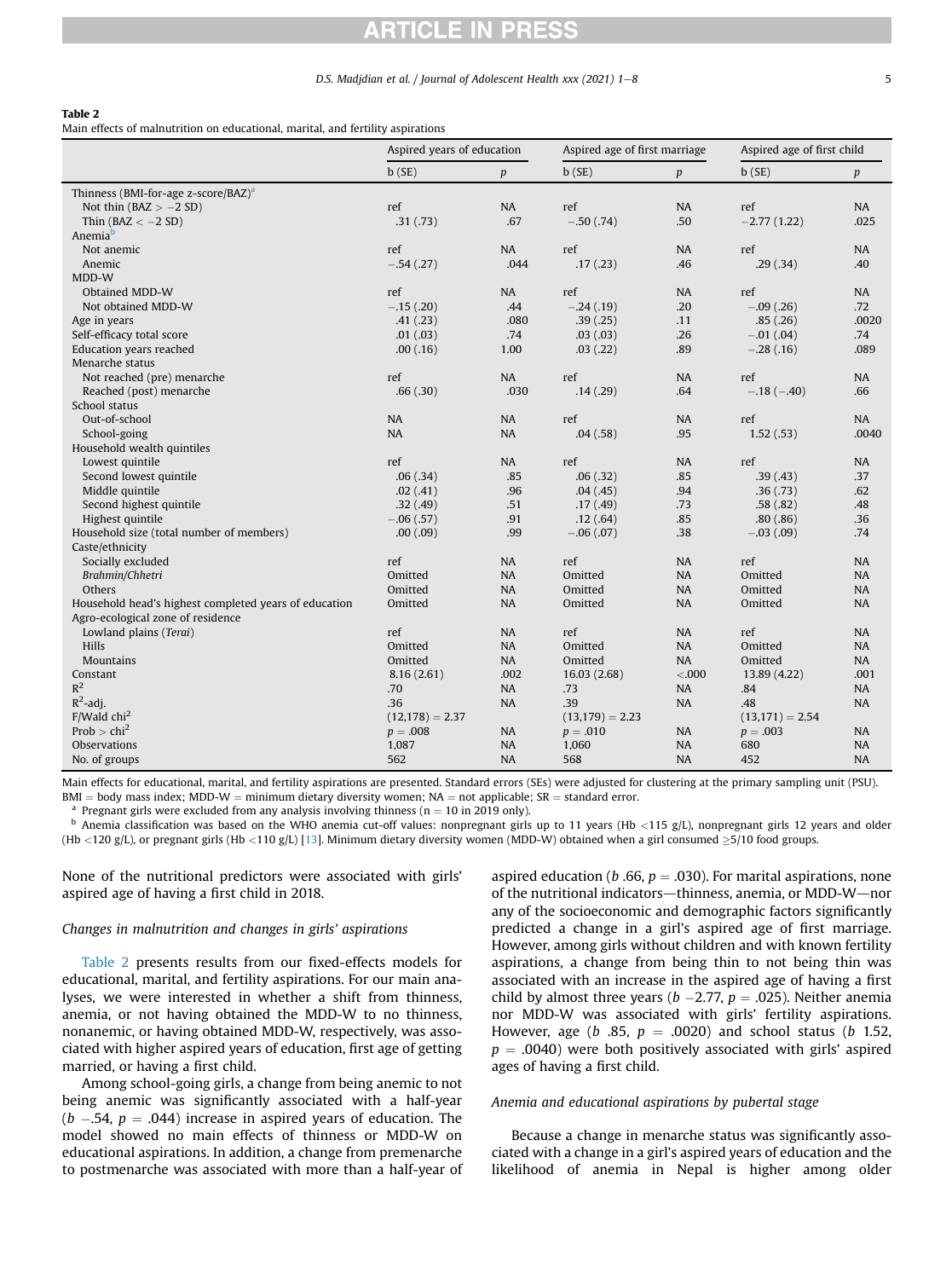$(15-19$  years) adolescent girls, possibly due to increased iron requirements and blood loss associated with menarche [[26](#page-7-5)], we conducted an additional analysis to test if the positive effect of anemia on educational aspirations (only) differed by menarche status. The fixed-effects models for premenarche versus postmenarche girls are presented as supplementary materials in Appendix B (Table B1). The estimates for the postmenarche group showed a significant main effect of anemia on educational aspirations ( $b$  –.62,  $p$  = .035), whereas no main effects of anemia on educational aspirations were found in the premenarche group.

#### Discussion

This study aimed to study the associations between nutritional and dietary diversity indicators and adolescent girls' aspirations in Nepal and investigated if changes in thinness, anemia, and MDD-W during adolescence were associated with changes in girls' aspirations. First, the panel models showed that girls who recovered from anemia between 2018 and 2019 reported higher educational aspirations in 2019. The disaggregated analyses for educational aspirations by menarche status showed that this finding was stronger for girls who had already entered puberty (as indicated by menarche) than that for those who were in the prepubertal stage. Second, findings showed that those who recovered from thinness reported higher aspired ages of having a first child.

Current evidence shows that iron, a building block of Hb, is crucial for brain development [[27](#page-7-6)]. Although anemia is caused by a range of proximal as well as underlying factors including increased iron requirements, low dietary intake, infections, and inflammation, in Nepal, iron deficiency remains a major cause of anemia, especially among girls [\[26\]](#page-7-5). Although most studies have focused on the effects of anemia on the socio-emotional or cognitive outcomes of infants, some studies have found positive relations between Hb and other phenomena including less anxiety, less depression, and less grade repetition in adolescence [[28](#page-7-7)]. The mechanism between anemia and aspirations may thus be moderated through other psychosocial influences or potential stress levels. Therefore, in further analyses, we added adolescents' total stress score to the models (available on request). This addition, however, did not significantly change the panel models, nor did it affect the findings on the associations between changes in malnutrition and changes in aspirations. Future research would benefit from including indicators of depression or anxiety. Nevertheless, findings underscore the importance of addressing anemia, whatever its cause, as it is a persisting problem in the context of Nepal, particularly among postmenarche adolescent girls [\[26\]](#page-7-5). In addition, cross-sectional findings showed that Hb was positively associated with occupational aspirations: girls with lower Hb concentration were more likely to aspire to noskill or low-skill jobs, compared with a job requiring higher education or professional skills, and had lower aspired ages for having a first child. This is particularly interesting as it has been argued that well-nourished girls are more likely to delay marriage and thus their first pregnancy [\[29\]](#page-7-8). Hb increases can raise adolescent girls' aspirations, which can potentially result in better development outcomes. Future research, which includes specific indicators of iron-deficiency anemia (i.e., ferritin concentration), should further explore associations between changes in adolescent girls' diets to overcome anemia (if caused

by poor diets) and thus investigate the mechanisms behind the relationship between anemia and aspirations.

Findings also suggest that thinness was associated with fertility aspirations. Although this association is not directly obvious, as nutritional status can affect aspirations through several biological and social pathways, the fixed-effects models predicted that recovery from thinness was associated with an increased aspired age for having a first child. Generally, early marriage is associated with early childbearing, lower educational attainment, and school dropout in Nepal [[30](#page-7-9)]. Evidence from 23 countries in sub-Saharan Africa showed that early marriage was associated with lower risks of being underweight. In South Asia, however, this is less plausible insofar as differing socio-cultural norms that discriminate against women and girls may in fact lead to the opposite outcome [\[31\]](#page-7-10). One possible mechanism explaining why underweight is associated with lower aspired ages for having a first child in this context may be a social one: (early) marriage often results in a social status transition, which leads to a possible decline in newlyweds' access to more or higher-quality food. Conceiving a first child often increases a young woman's social position in the household, consequently leading to better (access to) nutritious food [[32](#page-7-11)]. Early marriage and childbearing may, however, compromise girls' health and have nutritional risks-including, for instance, the cessation of linear growth or competition between the (unborn) child and nutrient requirements [[4\]](#page-6-3). If a girl's family formation aspirations are predictive of actual practice, our finding stresses the importance of preventing both thinness and keeping girls in school, for empowering girls to raise their aspirations in terms of marrying age.

Findings from our study advance the very limited published research on the link between malnutrition or poor diets and adolescent girls' aspirations in a low-income context. Although micronutrient deficiencies (e.g., iron, iodine, zinc deficiencies or anemia) have been extensively associated with predominantly cognitive outcomes, studies on outcomes in the noncognitive or socio-emotional domain, and particularly aspirations of adolescents, are scant [[6,](#page-6-5)[27](#page-7-6)]. Some evidence on nutritional indicators, in relation to aspirations, that comes from high-income contexts cannot be generalized to low-income contexts like South Asia. In our study, we attempted to move beyond the most frequently studied domain of educational aspirations by also including girls' family formation aspirations. Furthermore, our data set allowed us to start exploring potential changes in nutritional and dietary diversity indicators over the period of two years in relation to aspirations and after controlling for other important non-nutritional predictors of aspirations. Using fixed-effects regression models, we controlled for individual-level and timeinvariant heterogeneity [[24](#page-7-3)].

# Methodological limitations and recommendations for future research

We recognize several methodological limitations. First, for our analyses related to family formation aspirations, our total analytical sample sizes became relatively small because of the proportion of girls with uncertain aspirations in areas of marriage and fertility. This can have caused low statistical power, affecting our models' ability to estimate effects and potentially biasing coefficients. As uncertain aspirations are highly interesting but rarely studied, we recommend future research to include these aspirations in research on the connections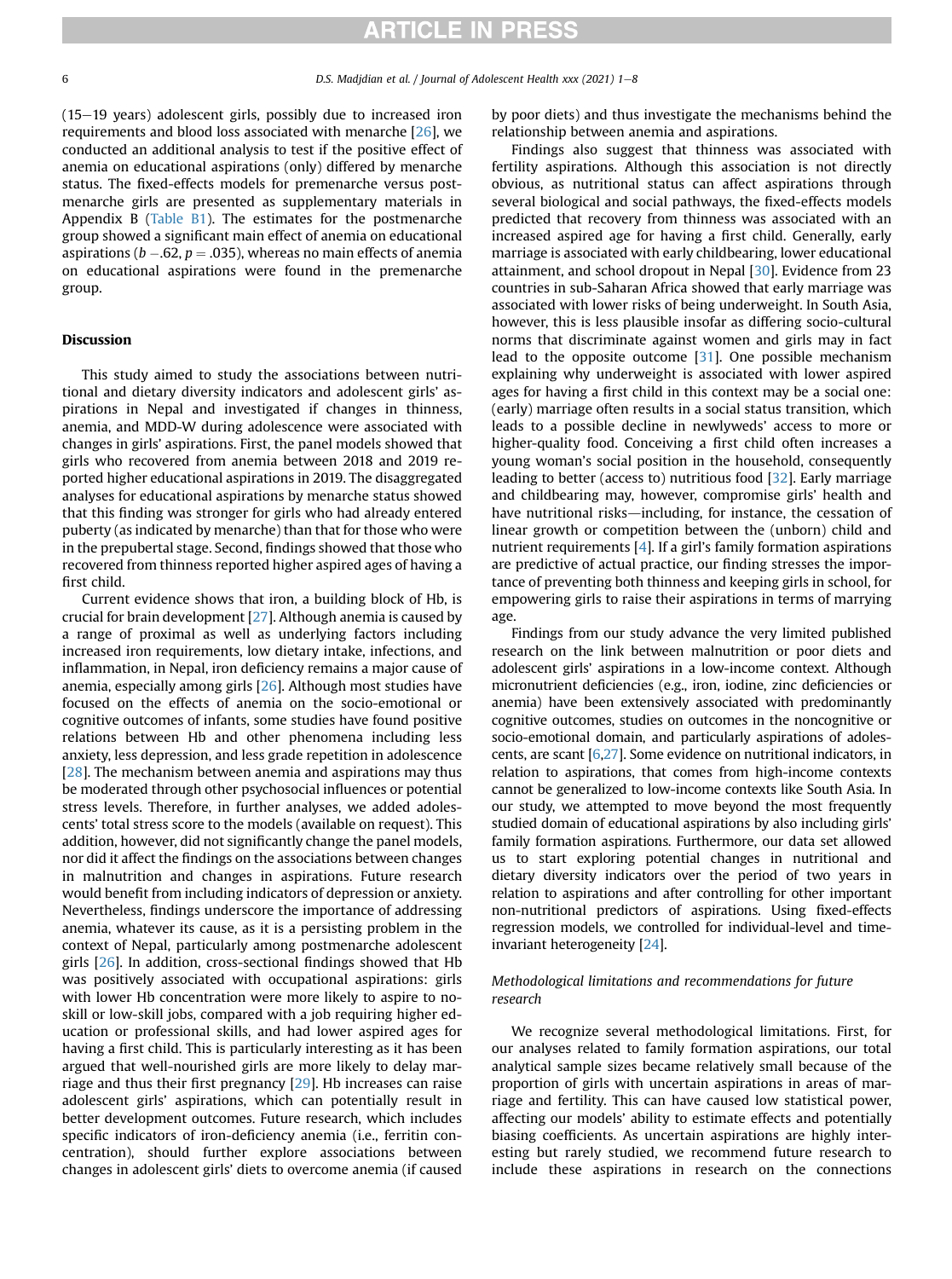between aspirations and nutrition. Second, although the sample does span all of Nepal's development regions and agro-ecological zones, the sample cannot be considered nationally representative. Third, response bias may have arisen from asking girls the same questions in each wave, which in itself could have led to higher awareness regarding aspirations. However, we controlled for a range of factors that might affect aspirations albeit recognizing that it is probably never possible to control for all unobserved factors. Moreover, fixed-effects models cannot control for all predictors. We are therefore careful about claims regarding causality. For the fixed-effects models, sample sizes reduced because of dropped cases for which there was no change in the dependent variables (aspirations) or in nutritional predictors. For instance, although childhood HAZ has been shown to predict adolescents' educational aspirations [\[10\]](#page-6-9), zero changes in HAZ over time left us unable to test whether catch-up growth or a recovery from stunting during adolescence affected girls' aspirations. Nonetheless, our cross-sectional models indicate that increases in HAZ were positively associated with educational aspirations. Considering that stunting, or linear growth faltering, an indicator of growing up in a deficient environment [[33](#page-7-12)], often has its origins in (early) childhood, but consequences last throughout adolescence, this is an important area for further research. Likewise, we were not able to estimate models for occupational aspirations, as minimal changes resulted in poor model fit. Future research would thus benefit from including more than two periods, time lags, or larger time gaps between periods. A final point of discussion relates to the use of dietary diversity indicators for adolescents. Although DDS-W is validated for women of reproductive age, adolescent girls' nutritional needs are higher, and research has yet to confirm if this indicator and which food groups accurately reflect adolescent girls' macronutrient and micronutrient adequacy.

# Implications for policy and practice

Despite the limitations, our findings have important implications for policies or programs that aim to foster adolescent girls' aspirations and trajectories into adulthood and consequently those of future generations. This study's findings imply that nutritional status and diets may be importantly related to adolescent girls' aspirations in Nepal and thus that improving adolescent diets and investing in adolescent nutrition may nourish aspirations. Investments in anemia and thinness prevention and control could be particularly vital to raising adolescent girls' educational and fertility aspirations, respectively. Policies and programs that invest in nutrition and healthy diets for girls would be even more important at later pubertal stages, when the effects on aspirations could be stronger.

### Acknowledgments

The authors are thankful to all the girls who participated in the surveys. They would like to acknowledge the Suaahara II team in Nepal. The authors acknowledge New ERA, the local survey firm, responsible for collecting data on an annual basis. They are particularly appreciative of the collaboration with Nira Joshi and Ramesh Adhikari. The authors are thankful for the statistical support and advice of Dr. Maria-Joao Paulo. All authors acknowledge USAID for their support of Suaahara II.

#### Funding Sources

This work was carried out in collaboration with and part funded by the Suaahara II program in Nepal, a United States Agency for International Development (USAID) -funded initiative under Cooperative Agreement No. AID-367-A-16-00006 between USAID and Helen Keller International and part funded by the Edema-Steernberg Foundation, a charitable institution registered with the Dutch Chamber of Commerce (number 64 61 64 60) in the Netherlands. The contents of this manuscript are the sole responsibility of the authors; funding bodies had no involvement in design, data collection, data analysis, data interpretation, or writing of the article.

#### Supplementary Data

Supplementary data related to this article can be found at [https://doi.org/10.1016/j.jadohealth.2021.10.029.](https://doi.org/10.1016/j.jadohealth.2021.10.029)

#### References

- <span id="page-6-0"></span>[1] [Patton GC, Sawyer SM, Santelli JS, et al. Our future: A Lancet commission on](http://refhub.elsevier.com/S1054-139X(21)00554-1/sref1) [adolescent health and wellbeing. Lancet 2016;387:2423](http://refhub.elsevier.com/S1054-139X(21)00554-1/sref1)-[78](http://refhub.elsevier.com/S1054-139X(21)00554-1/sref1).
- <span id="page-6-1"></span>[2] [Sawyer SM, Azzopardi PS, Wickremarathne D, et al. The age of adolescence.](http://refhub.elsevier.com/S1054-139X(21)00554-1/sref2) Lancet Child Adolesc Health 2018:2:223-[8.](http://refhub.elsevier.com/S1054-139X(21)00554-1/sref2)
- <span id="page-6-2"></span>[3] [Prentice AM, Ward KA, Goldberg GR, et al. Critical windows for nutritional](http://refhub.elsevier.com/S1054-139X(21)00554-1/sref3) interventions against stunting. Am Clin Nutr  $2013:97:911-8$  $2013:97:911-8$ .
- <span id="page-6-4"></span><span id="page-6-3"></span>[4] [Christian P, Smith ER. Adolescent undernutrition: Global burden, physi](http://refhub.elsevier.com/S1054-139X(21)00554-1/sref4)[ology, and nutritional risks. Ann Nutr Metab 2018;72:316](http://refhub.elsevier.com/S1054-139X(21)00554-1/sref4)-[28](http://refhub.elsevier.com/S1054-139X(21)00554-1/sref4).
- [5] [Aguayo VM, Paintal K. Nutrition in adolescent girls in South Asia. BMJ 2017;](http://refhub.elsevier.com/S1054-139X(21)00554-1/sref5) 357:i1309.
- <span id="page-6-5"></span>[6] [Madjdian DS, Azupogo F, Osendarp SJ, et al. Socio-cultural and economic](http://refhub.elsevier.com/S1054-139X(21)00554-1/sref6) [determinants and consequences of adolescent undernutrition and micro](http://refhub.elsevier.com/S1054-139X(21)00554-1/sref6)nutrient defi[ciencies in LLMICs: A systematic narrative review. Ann N Y](http://refhub.elsevier.com/S1054-139X(21)00554-1/sref6) [Acad Sci 2018;1416:117](http://refhub.elsevier.com/S1054-139X(21)00554-1/sref6)-[39](http://refhub.elsevier.com/S1054-139X(21)00554-1/sref6).
- <span id="page-6-7"></span><span id="page-6-6"></span>[7] [Hart CS. How do aspirations matter?](http://refhub.elsevier.com/S1054-139X(21)00554-1/sref7) J Hum Dev Capabilities 2016;17:  $324 - 41$  $324 - 41$  $324 - 41$
- <span id="page-6-8"></span>[8] [Dalton PS, Ghosal S, Mani A. Poverty and aspirations failure. Econ J 2016;](http://refhub.elsevier.com/S1054-139X(21)00554-1/sref8) [126:165](http://refhub.elsevier.com/S1054-139X(21)00554-1/sref8)-[88](http://refhub.elsevier.com/S1054-139X(21)00554-1/sref8).
- <span id="page-6-9"></span>[9] [Pasquier-Doumer L, Brandon FR. Aspiration failure: A poverty trap for](http://refhub.elsevier.com/S1054-139X(21)00554-1/sref9) [indigenous children in Peru? World Dev 2015;72:208](http://refhub.elsevier.com/S1054-139X(21)00554-1/sref9)-[23.](http://refhub.elsevier.com/S1054-139X(21)00554-1/sref9)
- [10] [Dercon S, Sánchez A. Height in mid childhood and psychosocial compe](http://refhub.elsevier.com/S1054-139X(21)00554-1/sref10)[tencies in late childhood: Evidence from four developing countries. Econ](http://refhub.elsevier.com/S1054-139X(21)00554-1/sref10) [Hum Biol 2013;11:426](http://refhub.elsevier.com/S1054-139X(21)00554-1/sref10)-[32](http://refhub.elsevier.com/S1054-139X(21)00554-1/sref10).
- <span id="page-6-11"></span><span id="page-6-10"></span>[11] [Chong A, Cohen I, Field E, et al. Iron de](http://refhub.elsevier.com/S1054-139X(21)00554-1/sref11)ficiency and schooling attainment in [Peru. Am Econ J Appl Econ 2016;8:222](http://refhub.elsevier.com/S1054-139X(21)00554-1/sref11)-[55.](http://refhub.elsevier.com/S1054-139X(21)00554-1/sref11)
- [12] [Ball K, Crawford D, Kenardy J. Longitudinal relationships among over](http://refhub.elsevier.com/S1054-139X(21)00554-1/sref12)[weight, life satisfaction, and aspirations in young women. Obes Res 2004;](http://refhub.elsevier.com/S1054-139X(21)00554-1/sref12)  $12:1019 - 30$  $12:1019 - 30$
- <span id="page-6-12"></span>[13] [Cunningham K, Pries A, Erichsen D, et al. Adolescent girls](http://refhub.elsevier.com/S1054-139X(21)00554-1/sref13)' nutritional status [and knowledge, beliefs, practices, and access to services: An assessment to](http://refhub.elsevier.com/S1054-139X(21)00554-1/sref13) [guide intervention design in Nepal. Curr Dev Nutr 2020;4:nzaa094.](http://refhub.elsevier.com/S1054-139X(21)00554-1/sref13)
- <span id="page-6-13"></span>[14] Johnston J. Methods, tools and instruments for use with children, Young Lives Technical Note No. 11. Oxford: Young Lives, Department of International Development, University of Oxford; 2008. Available at: [https://www.](https://www.younglives.org.uk/sites/www.younglives.org.uk/files/YL-TN11-Johnston-Qual-Methods.pdf) [younglives.org.uk/sites/www.younglives.org.uk/](https://www.younglives.org.uk/sites/www.younglives.org.uk/files/YL-TN11-Johnston-Qual-Methods.pdf)files/YL-TN11-Johnston-[Qual-Methods.pdf.](https://www.younglives.org.uk/sites/www.younglives.org.uk/files/YL-TN11-Johnston-Qual-Methods.pdf) Accessed November 25, 2021.
- [15] [Kasser T, Ryan RM. Further examining the American dream: Differential](http://refhub.elsevier.com/S1054-139X(21)00554-1/sref15) [correlates of intrinsic and extrinsic goals. Personal Soc Psychol Bull 1996;](http://refhub.elsevier.com/S1054-139X(21)00554-1/sref15)  $22:280 - 7$  $22:280 - 7$  $22:280 - 7$
- <span id="page-6-14"></span>[16] [DHS Program, ICF International. DHS questionnaires and manuals, DHSQ7.](http://refhub.elsevier.com/S1054-139X(21)00554-1/sref16) [Rockville: DHS Program; 2015.](http://refhub.elsevier.com/S1054-139X(21)00554-1/sref16)
- [17] CBS. Nepal standard classifi[cation of occupations, NSCO. Nepal: Central](http://refhub.elsevier.com/S1054-139X(21)00554-1/sref17) [Bureau of Statistics; 2001](http://refhub.elsevier.com/S1054-139X(21)00554-1/sref17).
- <span id="page-6-15"></span>[18] [Onis Md, Onyango AW, Borghi E, et al. Development of a WHO growth](http://refhub.elsevier.com/S1054-139X(21)00554-1/sref18) [reference for school-aged children and adolescents. Bull World Health](http://refhub.elsevier.com/S1054-139X(21)00554-1/sref18) [Organ 2007;85:660](http://refhub.elsevier.com/S1054-139X(21)00554-1/sref18)-[7.](http://refhub.elsevier.com/S1054-139X(21)00554-1/sref18)
- <span id="page-6-16"></span>[19] WHO. Haemoglobin concentrations for the diagnosis of anaemia and assessment of severity. Geneva: World Health Organization; 2011. Available at: <https://www.who.int/vmnis/indicators/haemoglobin.pdf>. Accessed February 20, 2021.
- <span id="page-6-17"></span>[20] FAO, FHI360. Minimum dietary diversity for women: A guide for measurement. Rome: FAO; 2016. Available at: [http://www.fao.org/3/cb3434en/](http://www.fao.org/3/cb3434en/cb3434en.pdf) [cb3434en.pdf](http://www.fao.org/3/cb3434en/cb3434en.pdf). Accessed February 20, 2021.